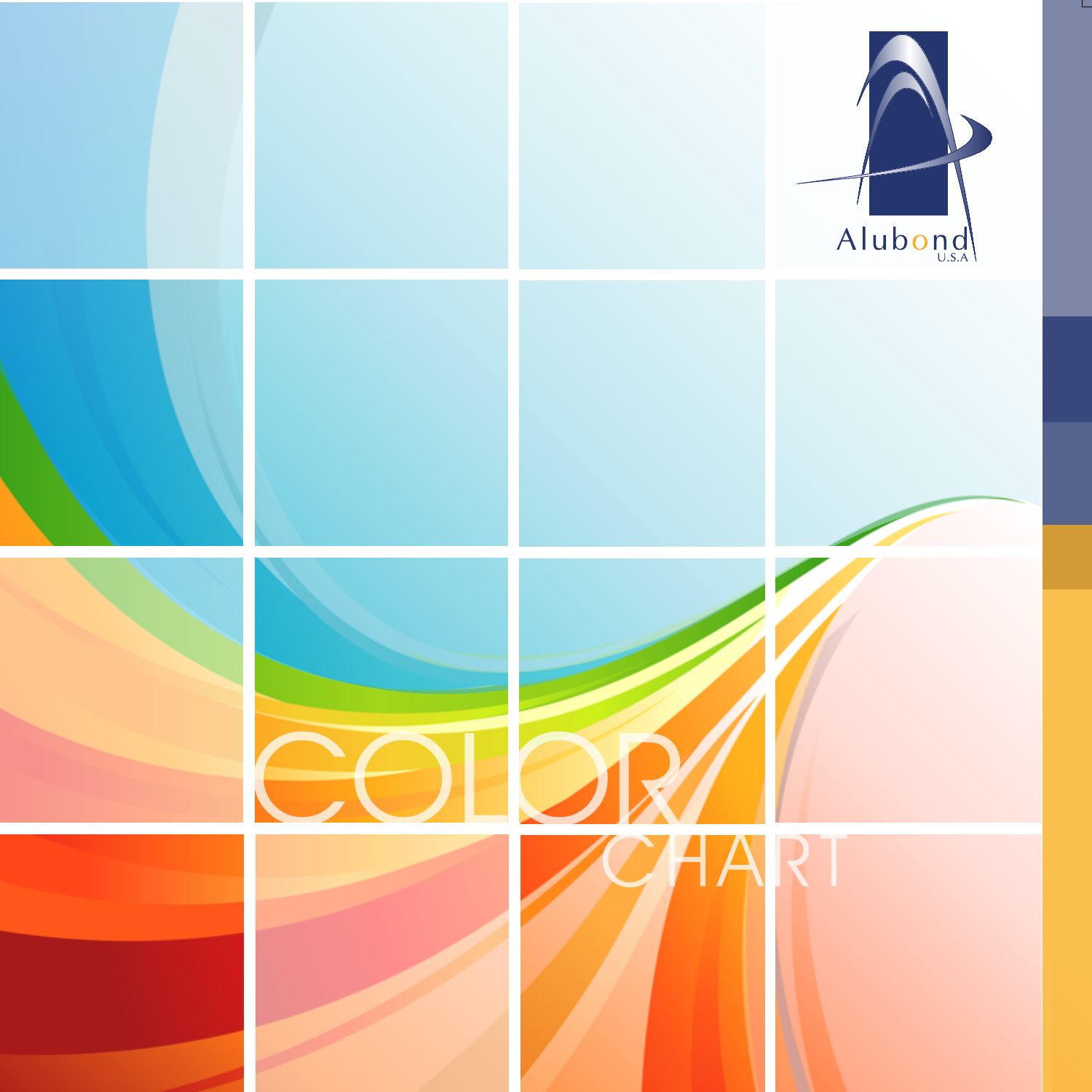Alubond Solid Colors olors Solid puo Alub 

 $\mathbf{C}$ 

 $\Delta$ lubond

Alubond

 $\mathbf{1}$  and  $\mathbf{1}$ 



 $\text{Alubong}_\text{USA}$ 

Alubond Metallic Colors Alubond Metallic



Color variation may occur between panels from different production batches. If color consistency is required, do not mix different batches. Please order the total requirements for one particular building in a single order<br>